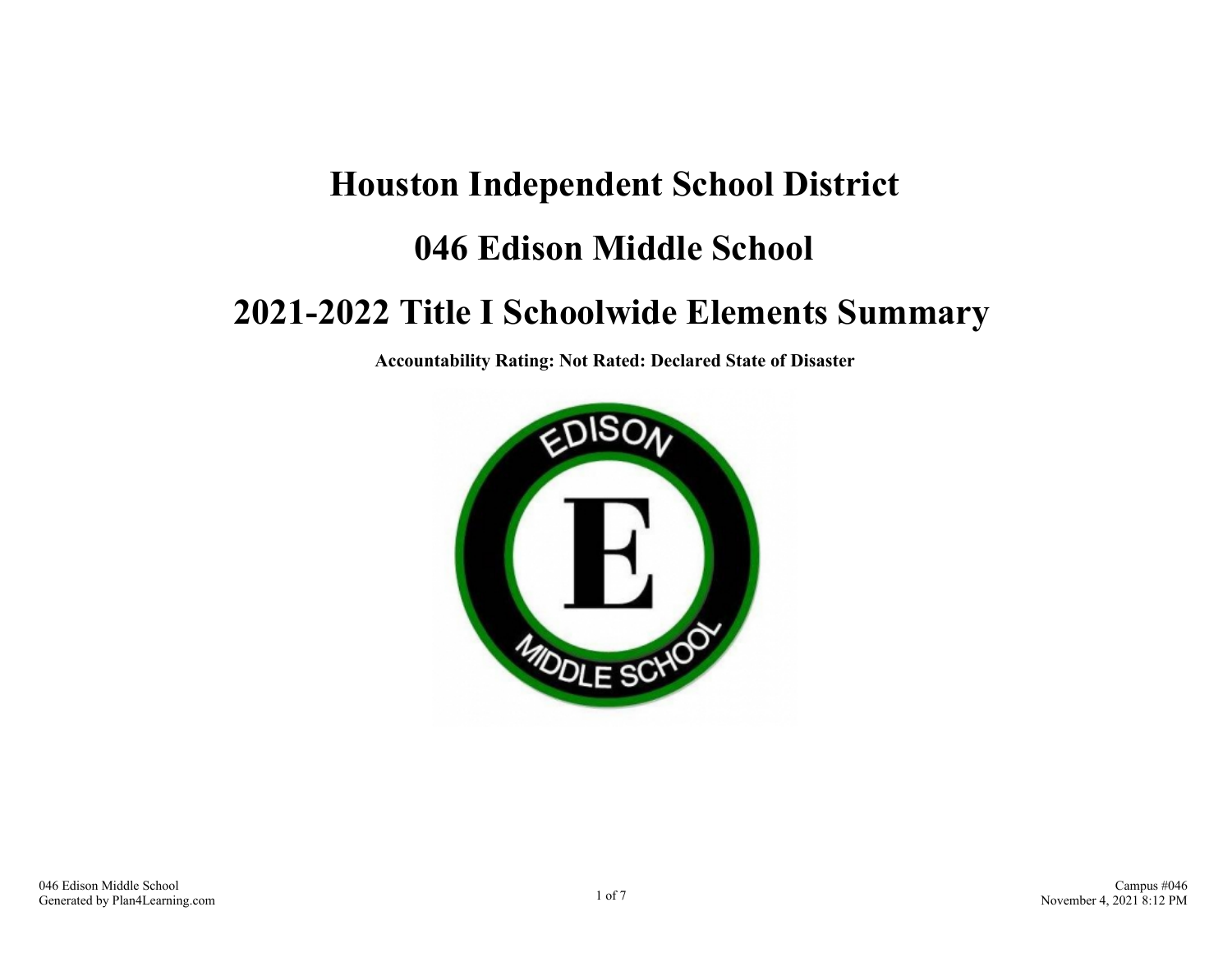# **Mission Statement**

# **Vision**

# **Value Statement**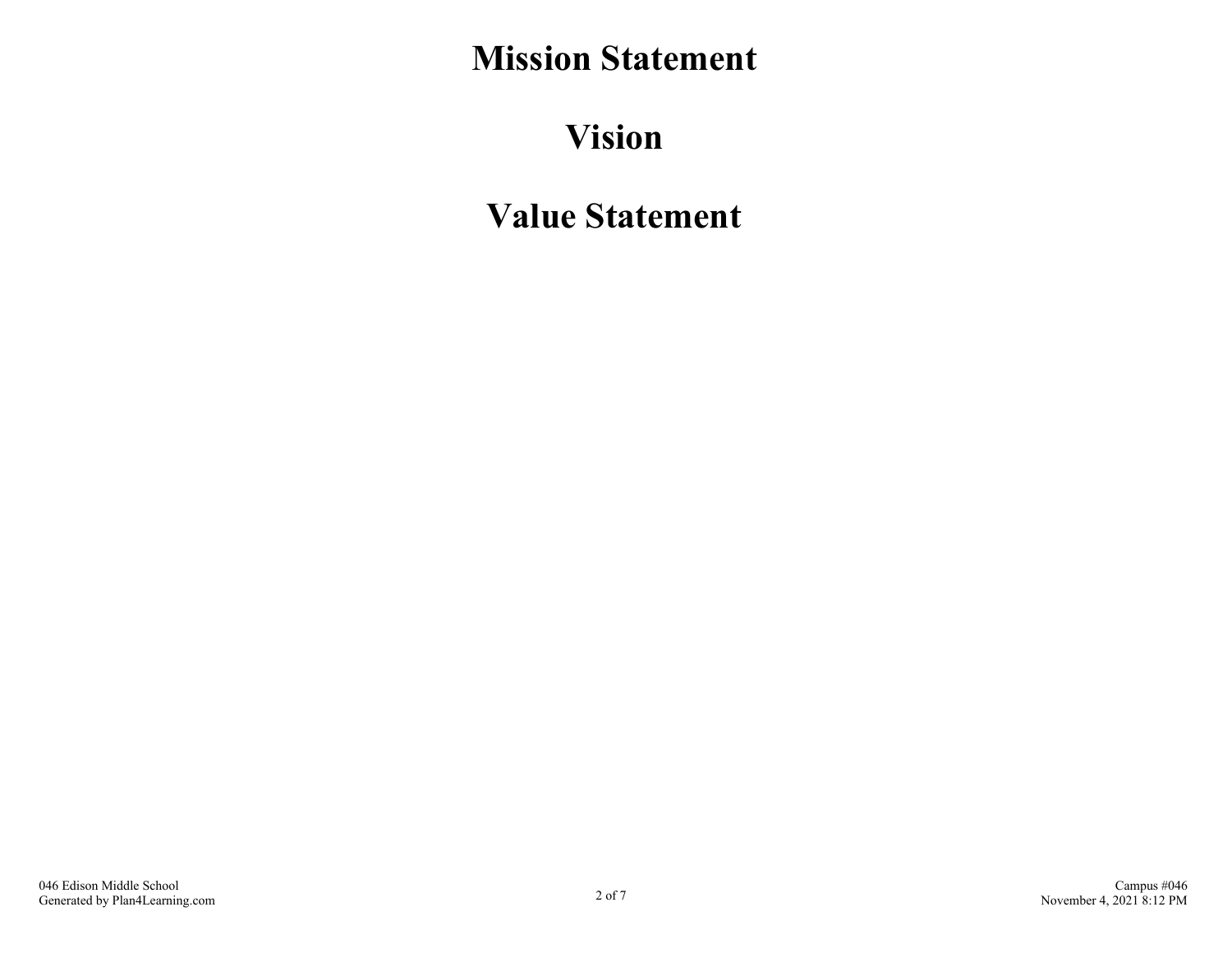#### **Table of Contents**

| Title I Schoolwide Elements                                                      |   |
|----------------------------------------------------------------------------------|---|
| ELEMENT 1. SWP COMPREHENSIVE NEEDS ASSESSMENT (CNA)                              |   |
| 1.1: Comprehensive Needs Assessment                                              | 4 |
| ELEMENT 2. SWP CAMPUS IMPROVEMENT PLAN (CIP)                                     |   |
| 2.1: Campus Improvement Plan developed with appropriate stakeholders             |   |
| 2.2: Regular monitoring and revision                                             |   |
| 2.3: Available to parents and community in an understandable format and language |   |
| 2.4: Opportunities for all children to meet State standards                      |   |
| 2.5: Increased learning time and well-rounded education                          |   |
| 2.6: Address needs of all students, particularly at-risk                         |   |
| ELEMENT 3. PARENT AND FAMILY ENGAGEMENT (PFE)                                    |   |
| 3.1: Develop and distribute Parent and Family Engagement Policy                  |   |
| 3.2: Offer flexible number of parent involvement meetings                        | 6 |
| Title I Personnel                                                                | 6 |
|                                                                                  |   |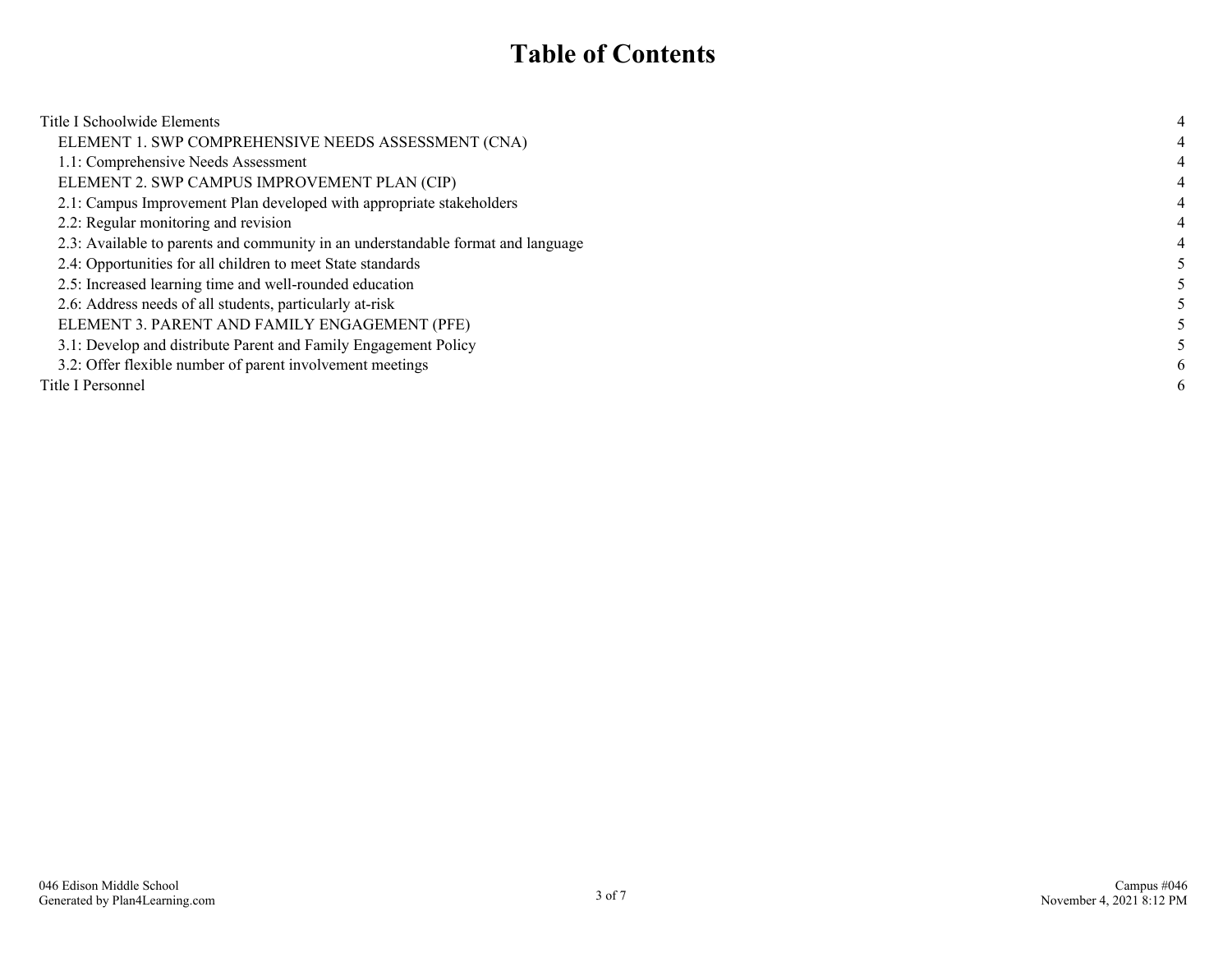# **Title I Schoolwide Elements**

#### <span id="page-3-0"></span>**ELEMENT 1. SWP COMPREHENSIVE NEEDS ASSESSMENT (CNA)**

#### **1.1: Comprehensive Needs Assessment**

All schools develop comprehensive needs assessments as part of the planning and decision-making process. Title I schools have additional responsibilities to ensure that the plans and decisions regarding the use of federal dollars align with program requirements and the needs of students. The comprehensive needs assessment (CNA) at this campus was developed by teachers, staff, leadership team, and community stakeholders. While Edison High School has met state standard for the 2018-2019 school year, much growth can still be made. Student achievement will increase with the campus initiatives and strategies outlined with SMART goals. Through rich professional learning experiences, capacity among teachers will be built to directly impact student achievement.

#### **ELEMENT 2. SWP CAMPUS IMPROVEMENT PLAN (CIP)**

#### **2.1: Campus Improvement Plan developed with appropriate stakeholders**

The SIP is developed with the involvement of parents and other members of the community to be served and individuals who will carry out the plan, including teachers, principals, other school leaders, paraprofessionals present in the school, and other stakeholders. Stakeholders were involved with the development of this plan in the following ways:

#### **2.2: Regular monitoring and revision**

Regular monitoring of the strategies funded through Title I occur in addition to the formative reviews required by this improvement plan. At our campus, regular monitoring of the implementation of strategies and students' progress includes: ongoing student progress monitoring via common and district assessments; teachers and instructional leadership team discussing and developing plans to improve student progress in weekly professional learning communities; weekly intervention block scheduled based on individual student needs (e.g. STAAR , FA, TELPAS, etc.)

#### **2.3: Available to parents and community in an understandable format and language**

The SIP is available to parents in the following locations:

• School and website

We provide the SIP to parents in the following languages:

- English
- Spanish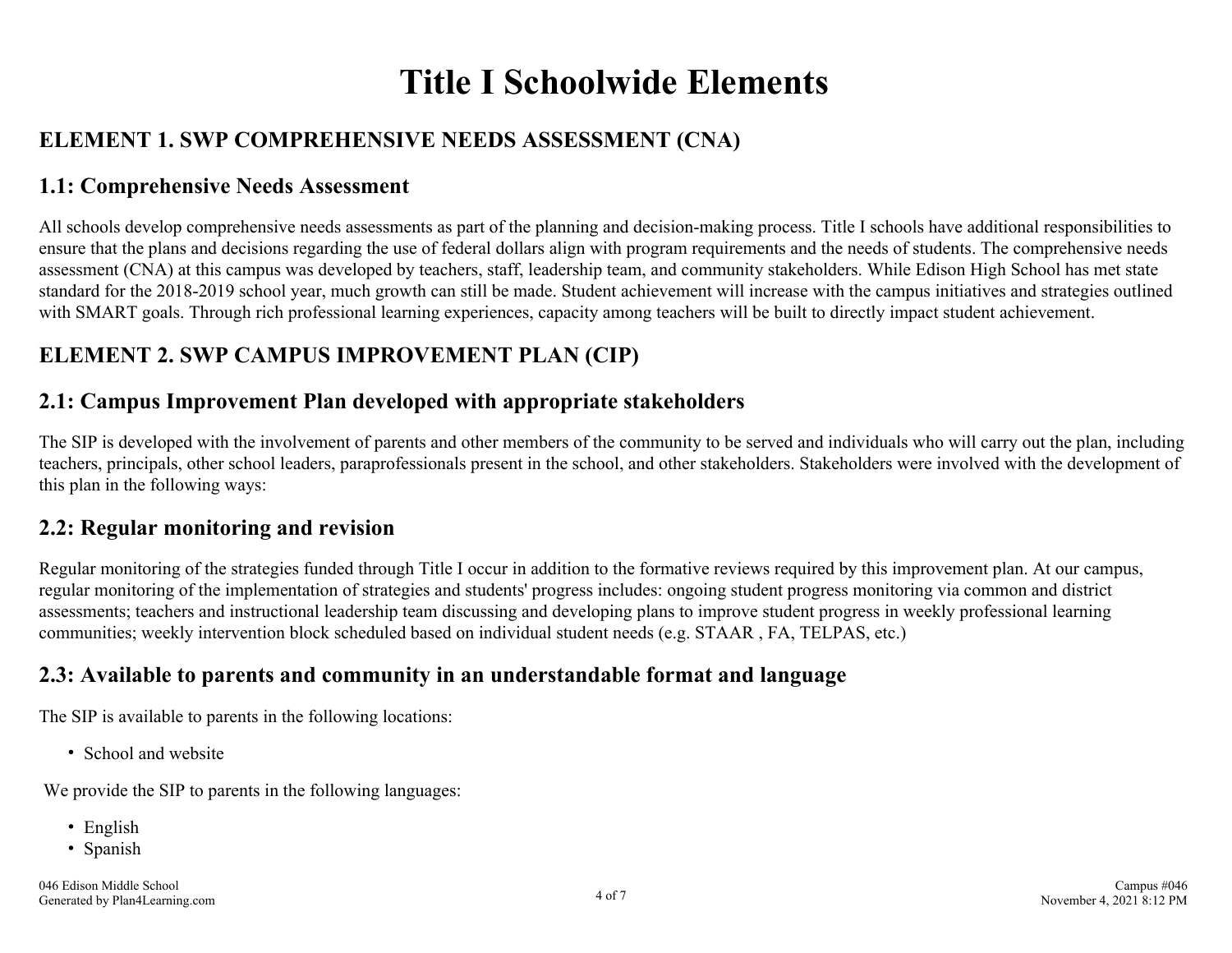#### <span id="page-4-0"></span>**2.4: Opportunities for all children to meet State standards**

Opportunities for all students to meet the TEKS include these schoolwide reform strategies: use of Middle School Collaborative professional learning for teachers; schoolwide implementation of the Gradual Release of Responsibility instructional framework to ensure students receive intentionally planned lessons with time for small group instruction; common assessments created using backwards planning and calendared into planning calendar in advance with days built in for reteaching/extension; use of HISD curriculum to ensure teachers and students have access to a rigorous curriculum and assessment questions that mirror difficulty of STAAR; intervention block built into the master schedule; credit recovery and tutorial sessions; hiring of an instructional coach and contentspecific tutors

#### **2.5: Increased learning time and well-rounded education**

Ways that we increase learning time and a well-rounded education for our students include: schoolwide implementation of the Middle School Collaborative instructional framework to ensure students receive intentionally planned lessons with time for small group instruction, independent practice, and collaborative learning; intervention block built into the master schedule based on individual student needs (e.g. STAAR, TELPAS); cross-curricular project-based learning offered at all grade levels.

#### **2.6: Address needs of all students, particularly at-risk**

An important campus focus is on schoolwide reform strategies that provide opportunities for all students, particularly those students who are at risk of not meeting the challenging State academic standards at advanced and proficient levels of student achievement. The strategies provided are based on evidencebased research to increase achievement for each student group on state tests and other assessments. Examples include the following:

- Building teacher capacity in their content areas and instructional areas: providing ongoing professional learning via Middle School Collaborative
- Tier 1 explicit instruction taking place in all content areas: schoolwide implementation of the lesson cycle framework to ensure students receive intentionally planned lessons with time for small group instruction, independent practice, and collaborative learning; coaching sessions with the instructional coach; observation & feedback from appraiser
- Bi-weekly AT BATS: weekly PLCs with teachers and instructional leadership team
- Small Group Instruction based on student data needs: check for understanding questions conducted throughout direct instruction to adjust which students have immediate need of small group instruction; ongoing common assessments with data analysis to determine students not meeting standards/at risk of not meeting and develop interventions, including small group instruction

#### **ELEMENT 3. PARENT AND FAMILY ENGAGEMENT (PFE)**

#### **3.1: Develop and distribute Parent and Family Engagement Policy**

The following individuals, including roles (parents, teachers, admin, etc.) assisted with the development of the Parent and Family Engagement Policy: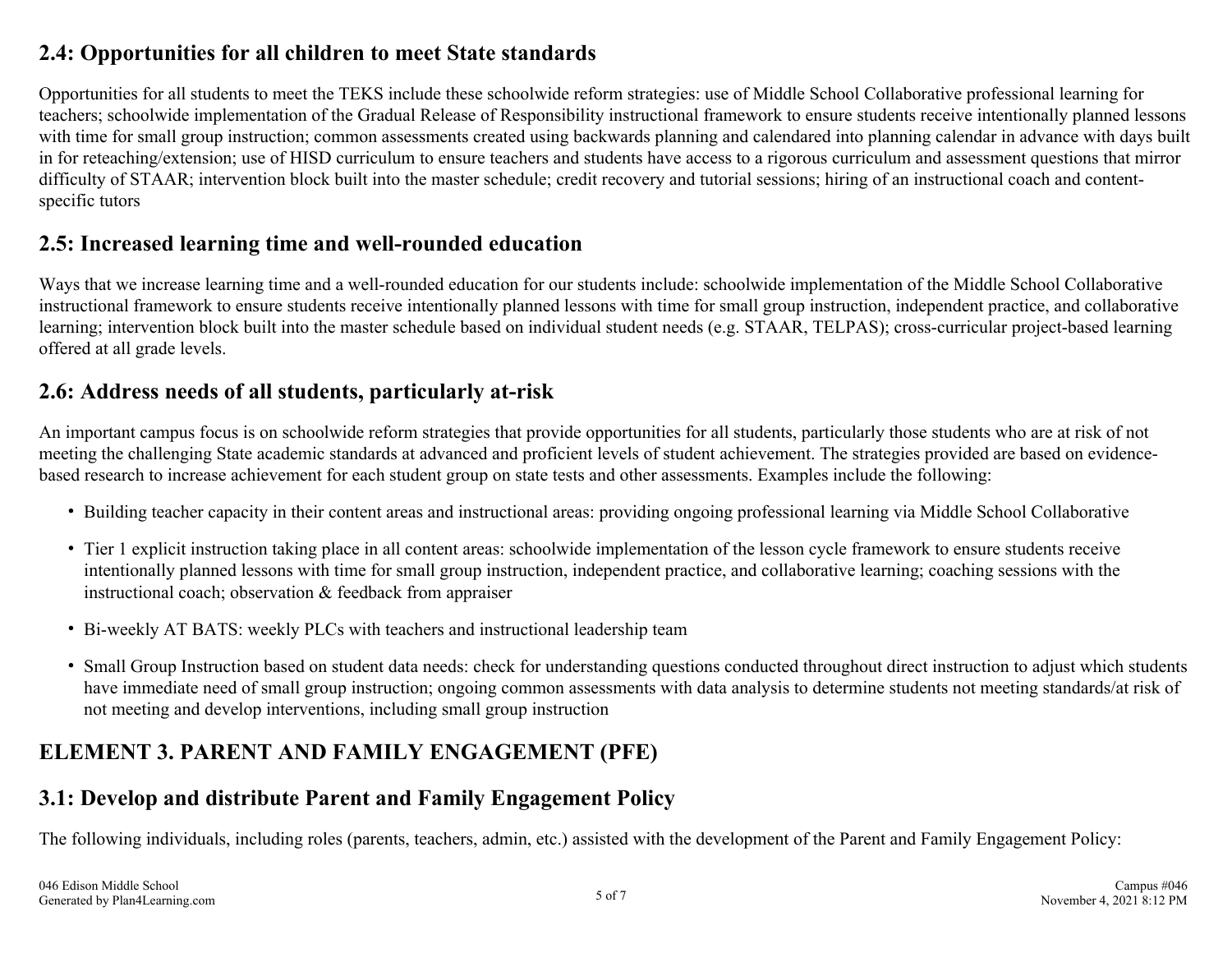- <span id="page-5-0"></span>Principal, Alesander Olaizola
- School-Based Staff Member SDMC/Assistant Principal, Margaret Randall
- Title I Coordinator, Tara Webb
- Assistant Principal, Jocelyn Saulter
- The PFE was distributed
	- On campus
	- Campus website

The languages in which the PFE was distributed include

- English
- Spanish

Four strategies to increase Parent and Family Engagement include:

- Increase the number of parents/guardians attending campus events (e.g. Meet the Teacher, Title I meetings, Parent University, etc.) with an administrator overseeing the communication
- Continue to develop virtual methods of engaging families, such as social media platforms, to provide resources, answer questions, inform of campus events and initiatives, etc
- Quarterly families outreach events to provide resources and inform of campus initiatives
- Survey families every semester to ensure their needs/wants are being met

#### **3.2: Offer flexible number of parent involvement meetings**

The campus provided four Title I Parent Meetings and each meeting had an alternate time/date to accommodate parents' schedules. The meeting dates are listed below:

- Meeting  $#1$  Sep. 9
- Meeting #1 Alternate -
- Meeting  $#2$  Sep. 17
- Meeting #2 Alternate -
- Meeting  $#3$  Oct. 29
- Meeting #3 Alternate -
- Meeting  $#4$  Jan. 28
- Meeting #4 Alternate -